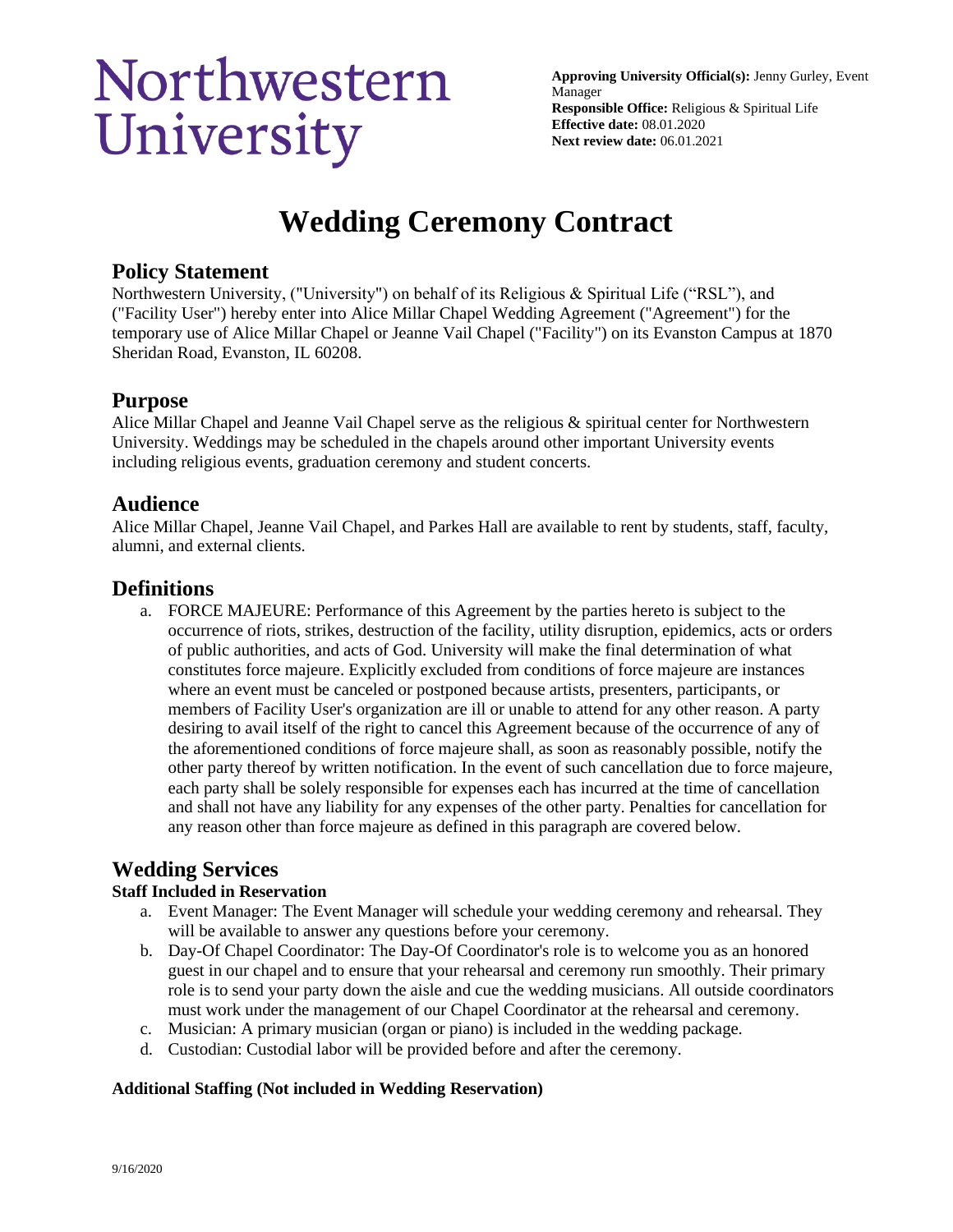- a. Officiant: Couples are strongly encouraged to bring their wedding officiant. An officiant is not included in the wedding package. The standard honorarium for an officiant is \$350.
- b. Additional Musicians: Soloists, Quartets, and other musicians can be booked by our Music Coordinator for an additional fee (approx. \$225/musician).

#### **Space Included in Reservation <sup>1</sup>**

- a. Wedding Rooms: 2 small wedding preparation spaces are included in the chapel reservation. These areas are for light preparation 30 minutes before the ceremony is started.
- b. Parking: Northwestern parking lots are open for wedding guests on Saturdays and Sundays. The closest lot is on the Southeast end of the facility (approx. 60 spaces).
- c. Chapel: Use of a clean, cooled, or heated and lighted chapel.

#### **Capacities**

- a. The capacity of Alice Millar Chapel is seven-hundred (700).
- b. The capacity of Jeanne Vail Chapel one-hundred-thirty (130).

#### **Scheduling**

- a. Alice Millar and Jeanne Vail Chapel are generally available for weddings:<sup>2</sup>
	- 1. Saturday
		- 12:00pm (Chapel reserved 11:30am-1:30pm)
		- 3:00pm (Chapel reserved 2:30pm-4:30pm)
		- 6:00pm (Chapel reserved 5:30pm-7:30pm)
	- 2. Sunday
		- 3:00pm (Chapel reserved 2:30pm-4:30pm)
		- 6:00pm (Chapel reserved 5:30pm-7:30pm)
- b. Weekday and holidays may be scheduled at the discretion of the Event Manager.
- c. The scheduling of university events are prioritized above off-campus events.

## **Ceremony Pricing Tiers**



*Figure 1 3*

 $1$  Additional hours may be added to the reservation for an additional fee at the discretion of the Event Manager.

 $2$  Timeslots adjusted for weddings booked after 9/1/2020

<sup>&</sup>lt;sup>3</sup> Alumni must be the bride or groom or parents of the bride or groom. Affiliation documentation is required for a discounted rate. Accepted documentation includes a NU email address, a copy of a NU diploma, or an email from the Alumni Relations Department confirming status.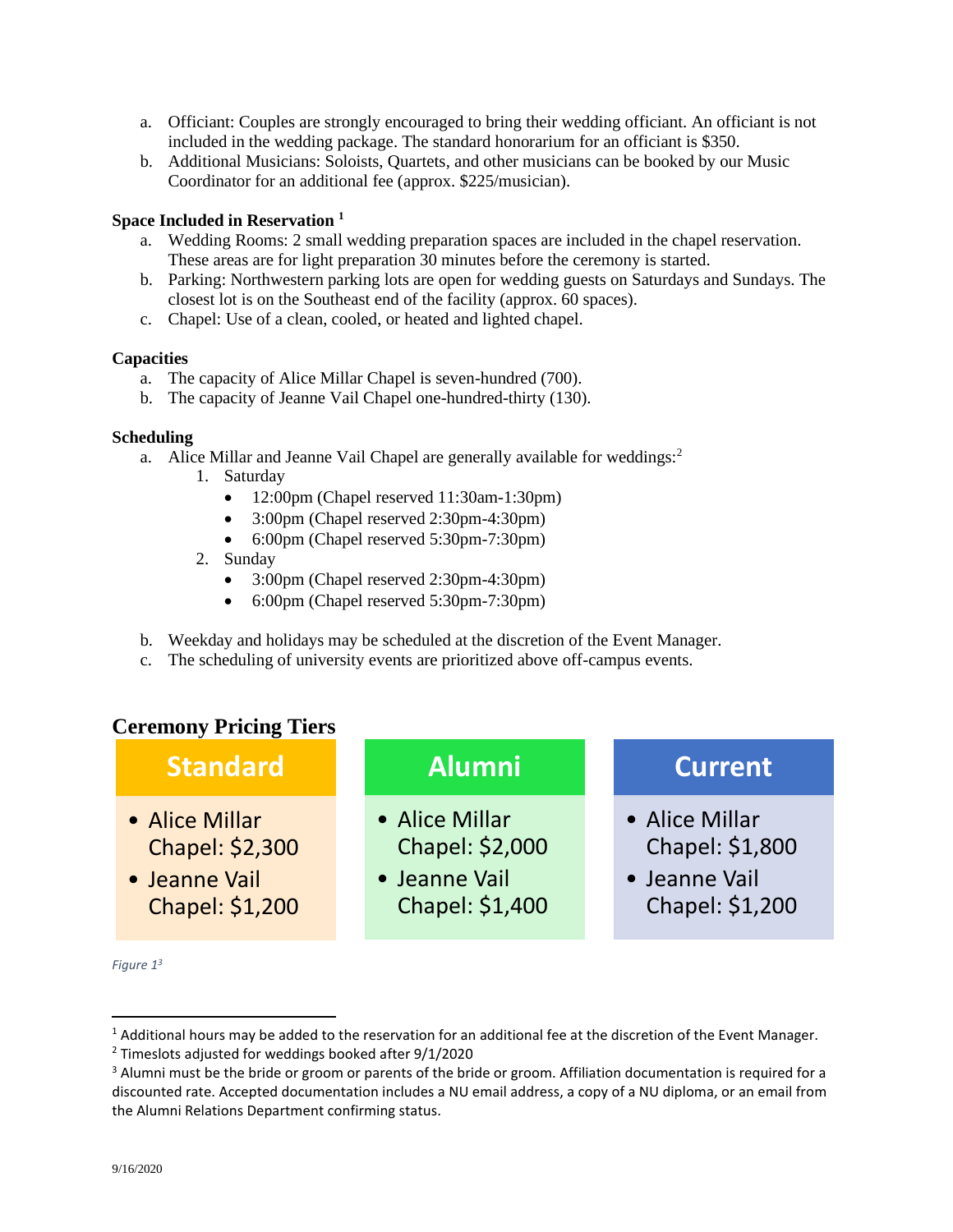#### **a. Insurance Requirement**

Prior to the occupancy of the facility, the wedding client must procure and maintain general liability insurance in limits not less than \$1,000,000 per occurrence naming Northwestern University as an additional insured. This insurance can be the day of event insurance or an event endorsement to a homeowners or renters insurance policy. Should any wedding party have difficulty obtaining the required insurance, Northwestern University's Risk Management department has arranged an access program that meets minimum levels of coverage at an affordable cost. To learn more about this access program, please contact the Event Manager and refer to the website for additional details. Evidence of such insurance must be received by the University before the commencement of the event activities.

#### **b. Deposit**

A \$300 non-refundable deposit and a Wedding Contract are due to book a ceremony date and time.  $4$ 

#### **c. Balance**

The balance is due at least thirty (30) days before the ceremony date. Rehearsals cannot be booked until the balance has been paid.

## **Facility User Obligations**

- a. Facility User agrees to provide the Religious & Spiritual Life Office with complete and comprehensive day-of details no less than five (5) days before the ceremony date. Failure by the Facility User to provide Religious & Spiritual Life Office with a complete and comprehensive event details shall represent a material breach of this Agreement, and Religious & Spiritual Life may, at its sole discretion, terminate this Agreement without liability to the University. Facility User must obtain Religious & Spiritual Life's final approval on all event details, and RSL reserves the right to require the hiring of an outside vendor or alterations to the event details if the University is unable to support the event as presented. All revisions and edits to the event details must receive University approval before event execution.
- b. Under no circumstances shall University be obligated to provide any equipment or support for Facility User's event not previously outlined in the University-approved event details.
- c. Facility User is responsible for ensuring the event details accurately represent timing, as also reflected in this Agreement, are sufficient for all activities inclusive of all set-up (30 minutes mandatory) and tear-down (30 minutes mandatory).
- d. Facility User agrees that the typical duties of a wedding planner are met solely by Facility User, including the management and coordination of any outside vendors and contractors and communication with any artists regarding their needs.
- e. Facility User may not use any candles or pyrotechnics in the chapel area without consent from the Events Manager.
- f. Facility User event agents, employees, participants, support staff and attendees agree to abide by all facility rules and regulations and by all applicable federal, state, and local laws concerning any activity Facility User under this Agreement or associated with its use of the Facility hereunder.
- g. Facility User will be responsible for any additional security necessary in connection with the Facility User's use of the Facility.
- h. Facility User is responsible for returning the Facility to the same condition as found, reasonable wear and tear accepted. All outside materials belonging to Facility User must be removed from the university campus by the conclusion of the rental time or the user will be subject to a late fee.

<sup>4</sup> Payment can be made by credit card a[t https://nuweddings.securepayments.cardpointe.com](https://nuweddings.securepayments.cardpointe.com/)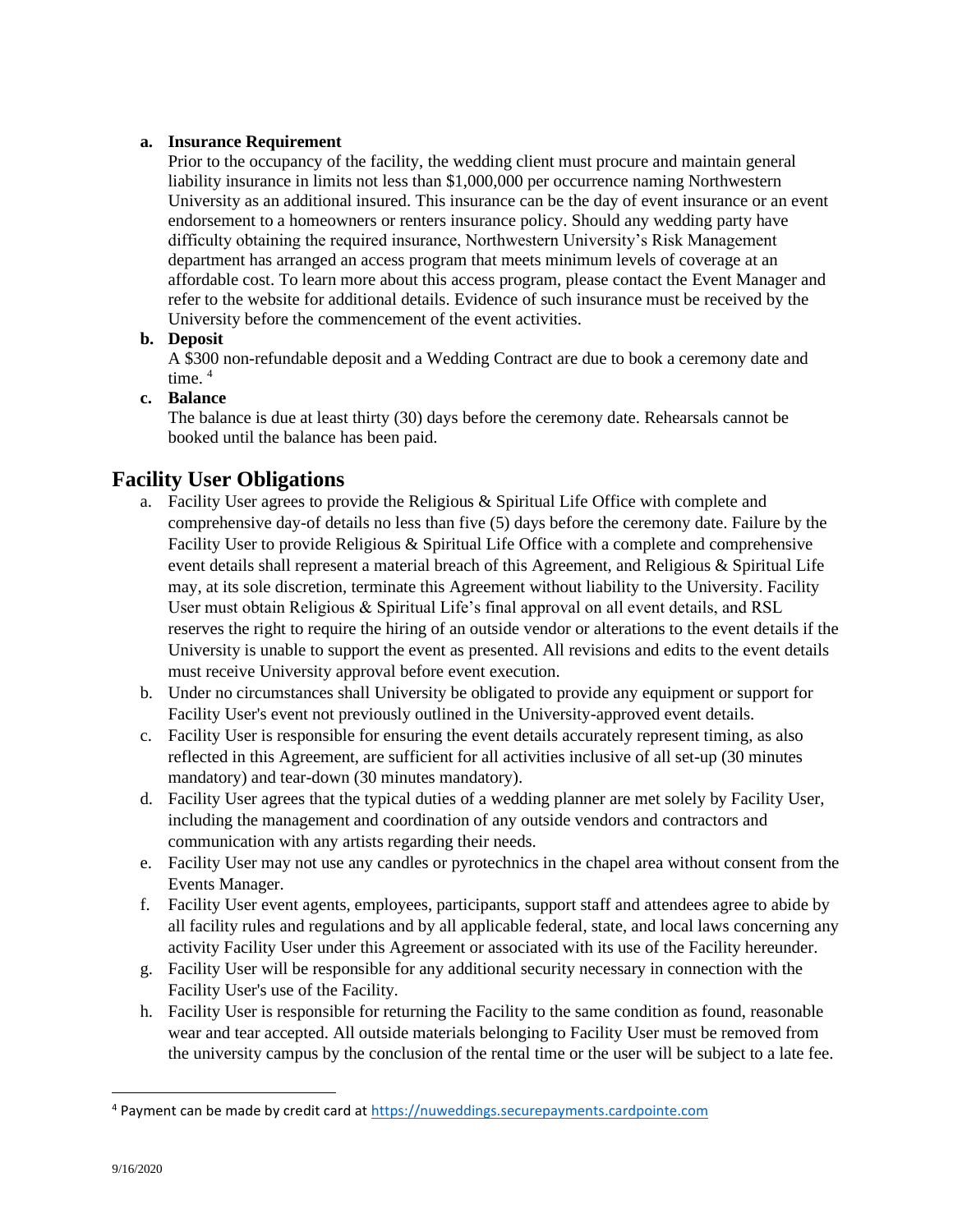Any trash or refuse produced must be either removed from the campus or placed inside trash receptacles available in the Facility. Only trash receptacles within the facility may be used for this purpose and any refuse exceeding the capacity of the receptacles must be removed from the university campus by the Facility User. Dumping of any waste or trash on university property is not allowed. Any damage to the university property, facilities and equipment, including without limitation the Facility, resulting from Facility User, Facility User's agents or event participants, including clean-up costs beyond normal wear and tear, will be the responsibility of Facility User and billed to the Facility User.

i. The Facility User will follow all space regulations listed below.

## **Facility User Regulations**

#### **a. Decoration**

- Aisle runners are not permitted in either chapel
- No items may be affixed or tied to the pews. NU staff will provide reserved signs if needed.
- Celebratory tosses are not permitted. We recommend using bubbles or bells.
- Real flower petals are not permitted to be thrown down the aisle. We recommend using artificial petals.
- Only a unity candle is permitted to be lit during the ceremony. The alter candles will be lit by the Day-Of Chapel Coordinator before the service.

#### **b. Music**

- All music must be approved by the Chapel Music Coordinator
- No recorded music is permitted in the chapel

#### **c. Photography**

- Alice Millar Chapel reserves the right to use photographs taken on its premises for marketing purposes. If you do not want photographs to be used please notify the Event Manager.
- Professional Photography & Videography is permitted during wedding ceremonies as long as it is done quietly and unobtrusively.

#### **d. Food & Beverage**

- No alcohol is permitted on the premises
- No food is permitted inside the chapel

#### **e. Microphones**

• Each chapel is equipped with a basic speaking system. This includes the use of 2 wireless microphones. The pulpit and lectern are equipped with stationary microphones.

## **Cancellation**

a. If this Agreement is canceled for any reason except reasons determined by University to be force majeure (as defined in the section above), Facility User will incur penalty fees according to the following schedule: cancellation one hundred eighty (180) days or more in advance of the rental date, Facility User will pay to University the entire wedding cost. Notification of cancellation must be made in writing and delivered to the Events Manager.

## **Negotiation of Warranty, Disclaimer, Limitation of Liability**

a. University makes no express or implied warranties of any kind, including without limitation any warranties of merchantability or fitness for any particular purpose. In no event will University be liable for consequential or indirect damages.

## **Governing Law**

a. This Agreement shall be governed by the laws of the State of Illinois, without reference to its rules governing choice of law or conflicts of laws, and the parties hereby irrevocably agree to the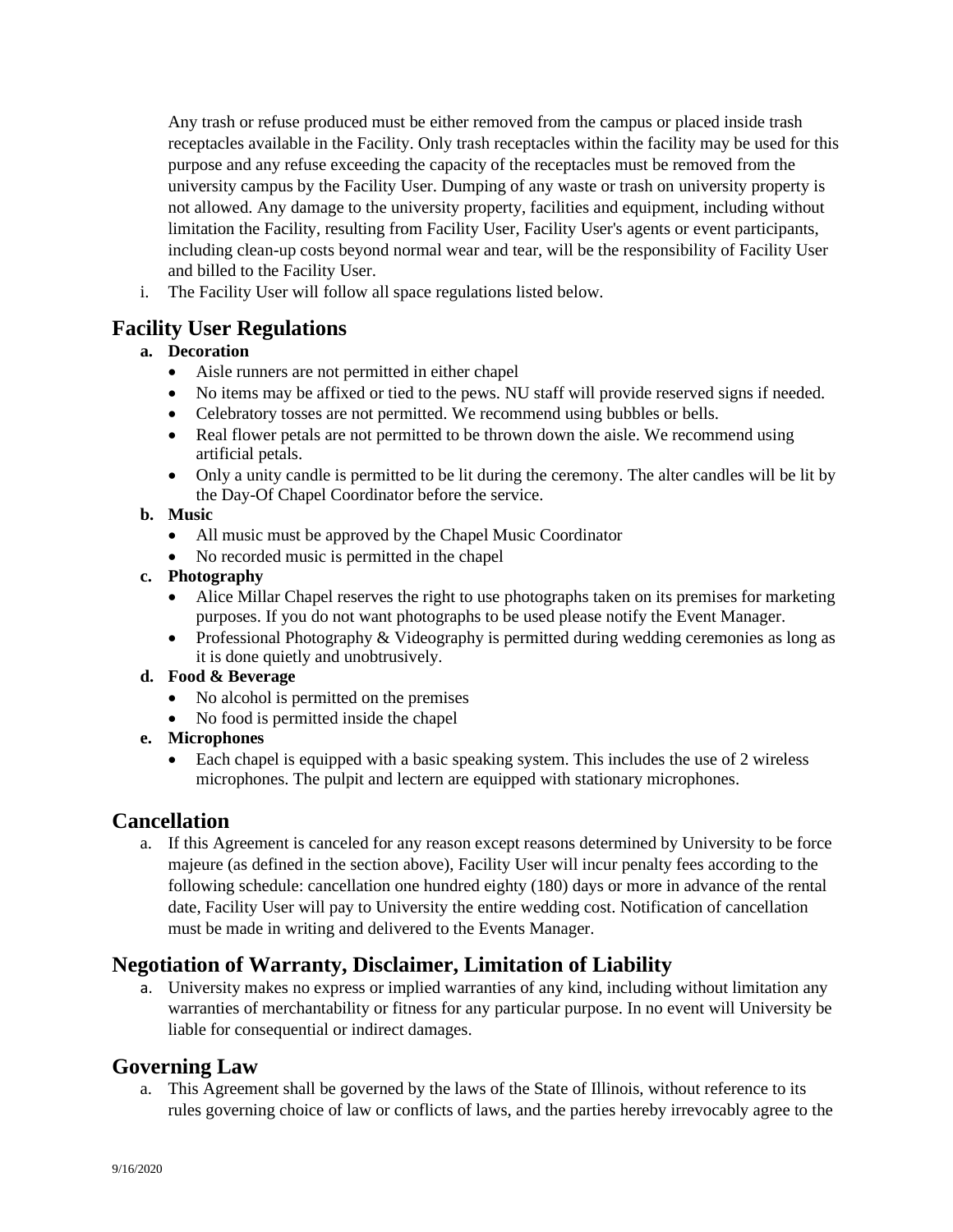exclusive jurisdiction of courts sitting in Cook County, Illinois, for the resolution of disputes arising under this Agreement.

### **Assignment and Modification**

a. This Agreement (a) may not be modified or amended except in writing signed by duly authorized representatives of both parties hereto; (b) may not be assigned by either party without the written consent of the other; (c) constitutes the entire agreement between the parties concerning its subject matter and supersedes all prior or contemporaneous written, oral or implied understandings, representations and agreements of the parties relating to the subject matter of this Agreement.

## **Consequences of Violating this Policy**

a. The client's credit card may be charged additional fees after the ceremony has been concluded if any part of the policy is breeched.

## **Related Information**

#### **Wedding Services Helpful Hints**

<https://www.northwestern.edu/millarchapel/events-services/weddings/wedding-helpful-hints.html> **Wedding Music Guidelines** <https://www.northwestern.edu/millarchapel/events-services/weddings/wedding-music-overview.html> **Wedding Day-Of Details** <https://forms.dosa.northwestern.edu/view.php?id=745158> (Machform)

## **Contacts**

Northwestern Weddings: (847) 491-7256, [weddings@northwestern.edu](mailto:weddings@northwestern.edu) Northwestern Wedding Music Coordinator: (847)491-7256, [millarwedmusic@gmail.com](mailto:millarwedmusic@gmail.com)

(Insert Confirmation)